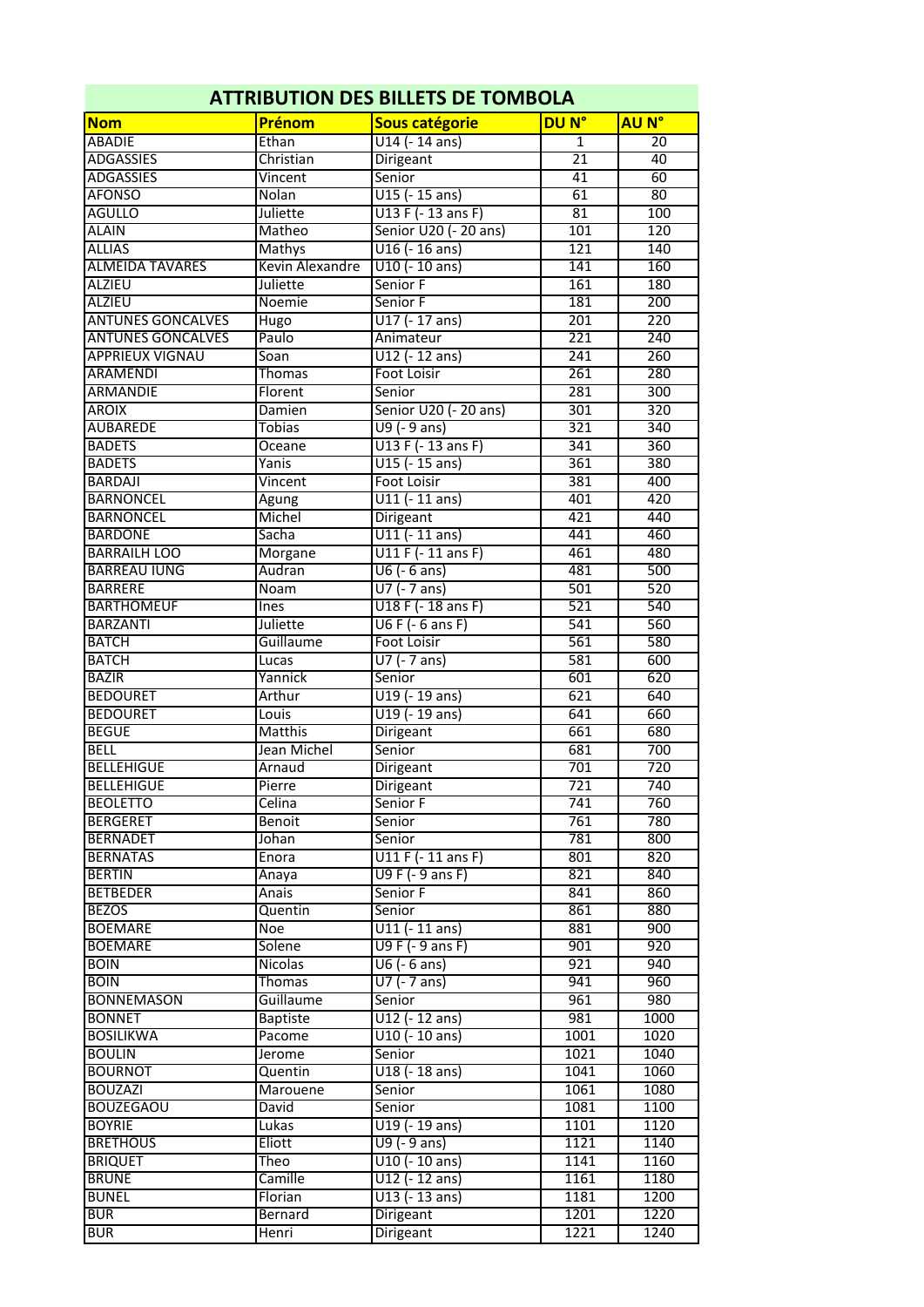| <b>BUR</b>                | Timothe         | Senior                                 | 1241 | 1260 |
|---------------------------|-----------------|----------------------------------------|------|------|
| <b>CABANDE</b>            | Jean Philippe   | Dirigeant                              | 1261 | 1280 |
| <b>CABANDE</b>            | Laly            | U12 F (- 12 ans F)                     | 1281 | 1300 |
| <b>CABAU</b>              | Pauline         | Senior F                               | 1301 | 1320 |
| <b>CACERES</b>            | Matheo          | $\overline{UB}$ (- 8 ans)              | 1321 | 1340 |
| <b>CAMBARRAT</b>          | Manon           | $U11$ F (- 11 ans F)                   | 1341 | 1360 |
| CANDEVAN                  | LEO             | <b>BABY FOOT</b>                       | 1361 | 1380 |
|                           |                 |                                        |      |      |
| <b>CAPDESSUS</b>          | Florian         | Senior                                 | 1381 | 1400 |
| <b>CARDEILHAC</b>         | Theo            | Senior                                 | 1401 | 1420 |
| <b>CARDOSO PINTO</b>      | Paolo           | $U16$ (-16 ans)                        | 1421 | 1440 |
| <b>CARPENTIER</b>         | Nathan          | U14 (-14 ans)                          | 1441 | 1460 |
| <b>CARRACHE</b>           | Rose            | U13 F (-13 ans F)                      | 1461 | 1480 |
| <b>CARRERE</b>            | Gaspard         | $U6$ (- 6 ans)                         | 1481 | 1500 |
| CARRERE                   | Lison           | U9 F (- 9 ans F)                       | 1501 | 1520 |
| <b>CARRERE</b>            | Marius          | U10 (-10 ans)                          | 1521 | 1540 |
| <b>CARRERE</b>            | Merlin          | U13 (- 13 ans)                         | 1541 | 1560 |
| <b>CARVALHO FERNANDES</b> | Noemie          | U15 F (- 15 ans F)                     | 1561 | 1580 |
| <b>CARVALHO FERNANDES</b> | Yoann           | Senior                                 | 1581 | 1600 |
| <b>CASARRE</b>            | <b>Alexis</b>   | U19 (-19 ans)                          | 1601 | 1620 |
| <b>CASARRE</b>            | Georges         | Dirigeant                              | 1621 | 1640 |
| <b>CATALAN</b>            | Gaetan          | Senior                                 | 1641 | 1660 |
| <b>CAZABAN BONNECAZE</b>  | Benjamin        | Senior                                 | 1661 | 1680 |
| <b>CAZALAA ARRIBES</b>    | <b>Baptiste</b> | U10 (-10 ans)                          | 1681 | 1700 |
| <b>CAZALAA ARRIBES</b>    | Clement         | U14 (-14 ans)                          | 1701 | 1720 |
| <b>CESSAT</b>             | Mahe            | U13 (-13 ans)                          | 1721 | 1740 |
| <b>CHAUFFOURIER</b>       | Eliande         | U7 (- 7 ans)                           | 1741 | 1760 |
| <b>CIOLTEA</b>            | Alice           | U9 F (- 9 ans F)                       | 1761 | 1780 |
| <b>CIOLTEA</b>            | Arthur          | $\overline{UB}$ (- 6 ans)              | 1781 | 1800 |
| <b>CLEMENT</b>            | Leo             | U8 (- 8 ans)                           | 1801 | 1820 |
| CODATO                    |                 | Senior                                 | 1821 | 1840 |
|                           | Antoine         | $U$ 14 (-14 ans)                       |      | 1860 |
| <b>CODATO</b>             | Corentin        |                                        | 1841 |      |
| CODATO                    | Guilhem         | U14 (-14 ans)                          | 1861 | 1880 |
| <b>COLAS</b>              | Kevin           | Senior                                 | 1881 | 1900 |
| <b>COLAS DOYA</b>         | Ayden           | U10 (-10 ans)                          | 1901 | 1920 |
| <b>COPIN</b>              | Eglantine       | U18 F (-18 ans F)                      | 1921 | 1940 |
| <b>CORREIA</b>            | Leandro         | <b>BABY FOOT</b>                       | 1941 | 1960 |
| <b>COTTU</b>              | Thomas          | U10 (-10 ans)                          | 1961 | 1980 |
| <b>COUDOUY</b>            | Jean            | U14 (-14 ans)                          | 1981 | 2000 |
| <b>COURREGES</b>          | Arthur          | $U7$ (- 7 ans)                         | 2001 | 2020 |
| <b>CRABOS</b>             | Benjamin        | Senior U20 (- 20 ans)                  | 2021 | 2040 |
| <b>CUIF SJOSTRAND</b>     | Leon            | $U\overline{7}$ (- $\overline{7}$ ans) | 2041 | 2060 |
| <b>CUIF SJOSTRAND</b>     | Zachary         | U10 (- 10 ans)                         | 2061 | 2080 |
| <b>CUISINIER</b>          | Nolan           | $U8$ (- $8$ ans)                       | 2081 | 2100 |
| <b>CURSENTE</b>           | Paul            | Senior                                 | 2101 | 2120 |
| <b>CUYEU</b>              | Lucas           | U8 (- 8 ans)                           | 2121 | 2140 |
| <b>CUYEU</b>              | Sacha           | U10 (- 10 ans)                         | 2141 | 2160 |
| <b>DA COSTA</b>           | Remi            | Jeune arbitre                          | 2161 | 2180 |
| DA COSTA DE OLIVEIRA      | Lisandro        | $U7$ (- 7 ans)                         | 2181 | 2200 |
| <b>DALANCON</b>           | Lucile          | U16 F (- 16 ans F)                     | 2201 | 2220 |
| <b>DE OLIVEIRA</b>        | Catarina        | Dirigeante                             | 2221 | 2240 |
| DE OLIVEIRA               | <b>Ines</b>     | $U11F(-11ansF)$                        | 2241 | 2260 |
| <b>DE OLIVEIRA</b>        | Joan Carlos     | Dirigeant                              | 2261 | 2280 |
| <b>DE OLIVEIRA</b>        | Rafael          | U6 (- 6 ans)                           | 2281 | 2300 |
| DE VISMES                 | Ciaran          | U12 (-12 ans)                          | 2301 | 2320 |
| <b>DECOMBLE</b>           | Pauline         | Senior F                               | 2321 | 2340 |
| DELEAU                    | Sebastien       | Foot Loisir                            | 2341 | 2360 |
| <b>DELPIANTA</b>          | Milan           | U13 (- 13 ans)                         | 2361 | 2380 |
| <b>DENDELE</b>            | Thomas          | Senior                                 | 2381 | 2400 |
| <b>DEPOSE</b>             | $E$ mile        | U9 (- 9 ans)                           | 2401 | 2420 |
| <b>DERON</b>              |                 | U7 (- 7 ans)                           | 2421 | 2440 |
|                           | Corentin        |                                        |      |      |
| <b>DERON</b>              | Romane          | U14 F (- 14 ans F)                     | 2441 | 2460 |
| <b>DEROT ARASCO</b>       | Titouan         | U12 (-12 ans)                          | 2461 | 2480 |
| <b>DESIREE</b>            | Paul            | U15 (- 15 ans)                         | 2481 | 2500 |
| <b>DESNOUES</b>           | Iban            | U12 (-12 ans)                          | 2501 | 2520 |
| <b>DETIENNE</b>           | Clement         | U8 (- 8 ans)                           | 2521 | 2540 |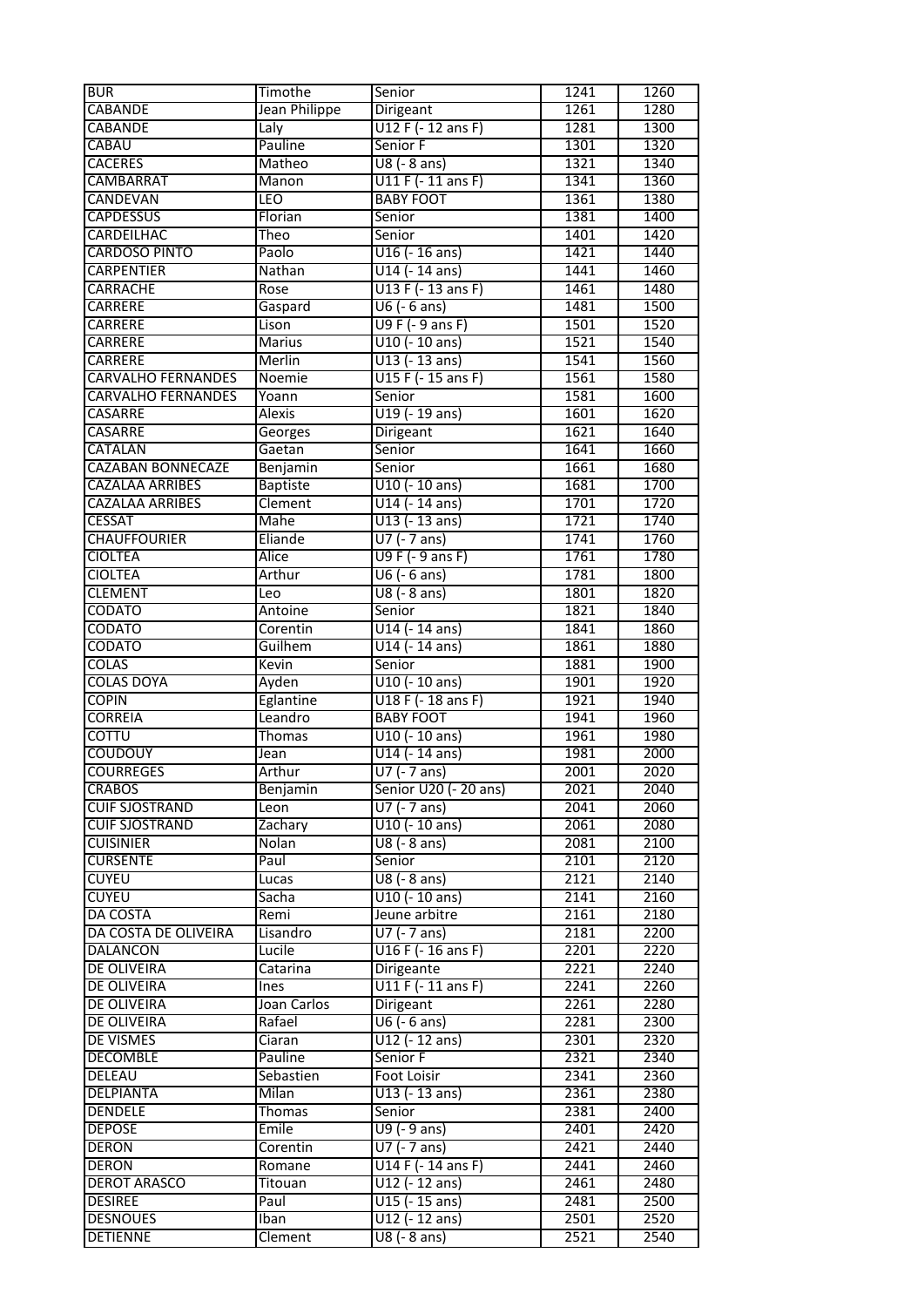| <b>DEVIC ESPERON</b>     | Clement         | U6 (- 6 ans)              | 2541 | 2560 |
|--------------------------|-----------------|---------------------------|------|------|
| <b>DIAS</b>              | Lucas           | U6 (- 6 ans)              | 2561 | 2580 |
| <b>DIAS</b>              | Ruben           | U8 (- 8 ans)              | 2581 | 2600 |
| <b>DOMINGUEZ LUCIO</b>   | Alesander       | U8 (- 8 ans)              | 2601 | 2620 |
| <b>DONNOT BELINCHON</b>  | <b>Margaux</b>  | $U6$ F ( $-6$ ans F)      | 2621 | 2640 |
| <b>DONNOT BELINCHON</b>  | Mathilde        | U9 F (- 9 ans F)          | 2641 | 2660 |
| <b>DORE</b>              | Tom             | Senior U20 (- 20 ans)     | 2661 | 2680 |
| <b>DOS SANTOS</b>        | Diego           | U13 (-13 ans)             | 2681 | 2700 |
| <b>DOS SANTOS</b>        | Sacha           | U10 (-10 ans)             | 2701 | 2720 |
| <b>DOS SANTOS VERGEZ</b> | Louka           | $\overline{UB}$ (- 6 ans) | 2721 | 2740 |
| <b>DOUILLARD</b>         | Clement         | U7 (- 7 ans)              | 2741 | 2760 |
| <b>DOUILLARD</b>         | Elina           | U11 F (-11 ans F)         | 2761 | 2780 |
| <b>DROULIN</b>           | Thomas          | Senior                    | 2781 | 2800 |
| <b>DRUON</b>             | Lucas           | U17 (- 17 ans)            | 2801 | 2820 |
| <b>DUBERN</b>            | Julien          | Foot Loisir               | 2821 | 2840 |
| <b>DUBERN</b>            | Kayla           | U10 F (- 10 ans F)        | 2841 | 2860 |
| <b>DUBERN</b>            | Laeticia        | Dirigeante                | 2861 | 2880 |
| <b>DUBERN</b>            | Luka            | U13 (-13 ans)             | 2881 | 2900 |
| <b>DUBOE</b>             | Jean Christophe | Régional                  | 2901 | 2920 |
| <b>DUBRAC</b>            | Lise            | baby foot                 | 2921 | 2940 |
| <b>DUFAU</b>             | Audrey          | Senior F                  | 2941 | 2960 |
| <b>DUFAU</b>             | Gilles          | Régional                  | 2961 | 2980 |
| <b>DUFAU</b>             | Mathieu         | Senior                    | 2981 | 3000 |
| <b>DUFAU</b>             | Nicolas         | U18 (-18 ans)             | 3001 | 3020 |
| <b>DUHALDEBORDE</b>      | Jon             | U14 (-14 ans)             | 3021 | 3040 |
| <b>DUMAS</b>             | Martin          | $U10$ (-10 ans)           | 3041 | 3060 |
| <b>DURANTON</b>          | Clement         | U12 (- 12 ans)            | 3061 | 3080 |
| EL HABIB                 | Iskander        | Dirigeant                 | 3081 | 3100 |
| <b>EL HABIB</b>          | Yanis           | U13 (-13 ans)             | 3101 | 3120 |
| <b>ESCUDERO</b>          | Diego           | U13 (-13 ans)             | 3121 | 3140 |
| <b>ESCUDERO</b>          | Paco            | U14 (-14 ans)             | 3141 | 3160 |
| <b>ESPIL</b>             | Oihan           | U8 (- 8 ans)              | 3161 | 3180 |
| <b>FABRE</b>             | Aaron           | $U6$ (- 6 ans)            | 3181 | 3200 |
| <b>FABRE</b>             | Liam            | U9 (- 9 ans)              | 3201 | 3220 |
| <b>FAYOLLE</b>           | Lilian          | $U11$ (-11 ans)           | 3221 | 3240 |
| <b>FERREIRA</b>          | Nathan          | U9 (- 9 ans)              | 3241 | 3260 |
| <b>FERREIRA CHARRO</b>   | <b>Thomas</b>   | U8 (- 8 ans)              | 3261 | 3280 |
| <b>FERREIRA MOREIRA</b>  | Joao            | U9 (- 9 ans)              | 3281 | 3300 |
| <b>FERREIRA PIMENTEL</b> | Diogo           | U18 (-18 ans)             | 3301 | 3320 |
| <b>FERREIRA PIMENTEL</b> | <b>Tiago</b>    | Senior                    | 3321 | 3340 |
| <b>FIGUEIREDO</b>        | <b>Elisa</b>    | Senior F                  | 3341 | 3360 |
| <b>FOGEL</b>             | Louis           | U11 (- 11 ans)            | 3361 | 3380 |
| <b>FONTAINE</b>          | Eliot           | U12 (-12 ans)             | 3381 | 3400 |
| <b>FONTAINE</b>          | Mathieu         | Dirigeant                 | 3401 | 3420 |
| <b>FORISSIER</b>         | Maxence         | U11 (-11 ans)             | 3421 | 3440 |
| <b>FRECHOU</b>           | Evan            | U11 (-11 ans)             | 3441 | 3460 |
| <b>FROMENT TERRIE</b>    | Lenny           | U9 (- 9 ans)              | 3461 | 3480 |
| <b>GABAGNOU</b>          | Marius          | U8 (- 8 ans)              | 3481 | 3500 |
| <b>GALHARET</b>          | Charles         | U7 (- 7 ans)              | 3501 | 3520 |
| <b>GANGNEUX</b>          | <b>T</b> nes    | Senior F                  | 3521 | 3540 |
| <b>GARIN</b>             | Guillaume       | Foot Loisir               | 3541 | 3560 |
| <b>GARIN</b>             | Thibaud         | U17 (- 17 ans)            | 3561 | 3580 |
| GARIN                    | Thomas          | U14 (-14 ans)             | 3581 | 3600 |
| <b>GASSIOT</b>           | Philippe        | Dirigeant                 | 3601 | 3620 |
| <b>GAUTHIER</b>          | Tom             | Senior                    | 3621 | 3640 |
| <b>GENET</b>             | Johan           | U11 (-11 ans)             | 3641 | 3660 |
| <b>GIMENEZ</b>           | Lenny           | U10 (- 10 ans)            | 3661 | 3680 |
| <b>GIMENEZ</b>           | Pablo           | $U6$ (- 6 ans)            | 3681 | 3700 |
| <b>GOMES PIMENTEL</b>    | Rodrigo         | $U15$ (-15 ans)           | 3701 | 3720 |
| <b>GONCALVES AMARO</b>   | Killian         | U12 (-12 ans)             | 3721 | 3740 |
| <b>GONZALEZ</b>          | Leo             | U9 (- 9 ans)              | 3741 | 3760 |
| <b>GORRY</b>             | Lisa            | U19 F (-19 ans F)         | 3761 | 3780 |
| <b>GOYHEX</b>            | Yon             | U13 (-13 ans)             | 3781 | 3800 |
| <b>GRANGE</b>            | Emma            | U12 F (- 12 ans F)        | 3801 | 3820 |
| <b>GRANGE</b>            | Mateo           | $U6$ (- 6 ans)            | 3821 | 3840 |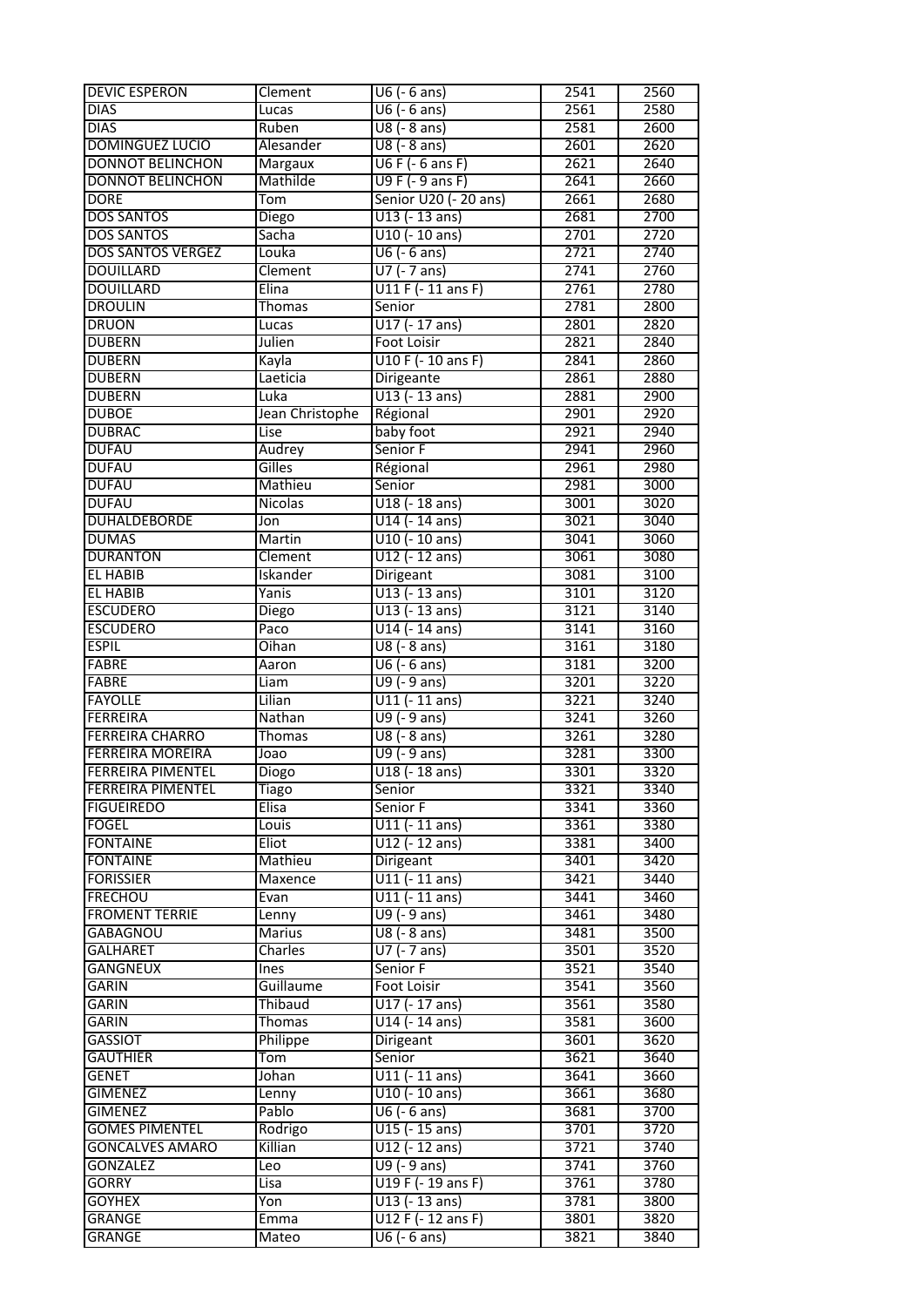| <b>GRANGE</b>                              | Maxime          | U8 (- 8 ans)       | 3841             | 3860 |
|--------------------------------------------|-----------------|--------------------|------------------|------|
| <b>GRAU</b>                                | <b>Helene</b>   | U19 F (- 19 ans F) | 3861             | 3880 |
| <b>GRENIER</b>                             | Liam            | $U11 (-11 ans)$    | 3881             | 3900 |
| <b>GRENIER</b>                             | Loris           | U8 (- 8 ans)       | 3901             | 3920 |
| <b>GRENIER</b>                             | Mederic         | <b>Foot Loisir</b> | 3921             | 3940 |
| <b>GRILLET SOUBERCAZE</b>                  | Emile           | baby foot          | 3941             | 3960 |
| <b>GRILLET SOUBERCAZE</b>                  | Leon            | U9 (- 9 ans)       | 3961             | 3980 |
| <b>HAFID</b>                               | Jaouad          | Senior             | 3981             | 4000 |
| <b>HAMMOUDI</b>                            | Yanis           | baby foot          | 4001             | 4020 |
| <b>HANN</b>                                | Lilian          | Senior             | 4021             | 4040 |
| <b>HASSAN ISMAEL</b>                       | Abdallah        | Senior             | 4041             | 4060 |
| <b>HEAS</b>                                |                 | U7 (- 7 ans)       | 4061             | 4080 |
| <b>HERAULT CHANTAL</b>                     | Lenny           |                    |                  |      |
|                                            | Uma             | $U9F(-9ansF)$      | 4081             | 4100 |
| <b>HERMENIER</b>                           | Soura           | U13 (-13 ans)      | 4101             | 4120 |
| <b>HERRBRECHT</b>                          | Adrien          | U14 (-14 ans)      | 4121             | 4140 |
| <b>HERRBRECHT</b>                          | Stephane        | <b>Foot Loisir</b> | 4141             | 4160 |
| <b>HUSSON DE SAMPIGNY</b>                  | Henri           | U13 (-13 ans)      | 4161             | 4180 |
| <b>IDIART</b>                              | Xabi            | U8 (- 8 ans)       | 4181             | 4200 |
| <b>IGLESIAS SZEWCZYK</b>                   | Teddy           | Senior             | 4201             | 4220 |
| <b>ILHAN</b>                               | Ozcan           | Arbitre            | 4221             | 4240 |
| ILUNGA MANDE                               | Nathan          | $U9$ (-9 ans)      | $\frac{1}{4241}$ | 4260 |
| <b>IRAZOQUI</b>                            | Andre           | Dirigeant          | 4261             | 4280 |
| <b>IRAZOQUI</b>                            | Vincent         | Dirigeant          | 4281             | 4300 |
| <b>IRAZOQUI</b>                            | Xavier          | Senior             | 4301             | 4320 |
| <b>IRIBARNE</b>                            | Enzo            | U18 (-18 ans)      | 4321             | 4340 |
| <b>JACQUEMINET</b>                         | Eva             | U9 F (- 9 ans F)   | 4341             | 4360 |
| <b>JACQUEMINET</b>                         | Rafael          | <b>Baby foot</b>   | 4361             | 4380 |
| <b>JAIME FERRY</b>                         | Lena            | U15 F (- 15 ans F) | 4381             | 4400 |
| <b>JAIME FERRY</b>                         | Lilou           | U14 F (- 14 ans F) | 4401             | 4420 |
| <b>JOSEPH</b>                              | Hugo            | $U12$ (-12 ans)    | 4421             | 4440 |
| <b>JOSEPH</b>                              | Julien          | Animateur          | 4441             | 4460 |
| <b>JOURDANET</b>                           | Camille         | U14 F (-14 ans F)  | 4461             | 4480 |
| <b>JOURDANET</b>                           | Julia           | U11 F (-11 ans F)  | 4481             | 4500 |
| <b>LABARTHE ARGELES</b>                    | <b>Noah</b>     | U17 (-17 ans)      | 4501             | 4520 |
| <b>LABARTHE ARGELES</b>                    | Yael            | U14 (-14 ans)      | 4521             | 4540 |
| <b>LABAT CARRERE</b>                       | Georges         | Dirigeant          | 4541             | 4560 |
| <b>LABAT CASSAGNET</b>                     | Emile           | U8 (- 8 ans)       | 4561             | 4580 |
| <b>LABONTE</b>                             | Audrey          | Senior F           | 4581             | 4600 |
| <b>LABORDE</b>                             | Hugo            | Senior             | 4601             | 4620 |
| <b>LABORDE</b>                             | Paul            | Senior             | 4621             | 4640 |
|                                            |                 |                    |                  |      |
| <b>LACAZE TEULE</b><br><b>LACAZE TEULE</b> | Martin          | $U11 (-11 ans)$    | 4641             | 4660 |
|                                            | Raphael         | U8 (- 8 ans)       | 4661             | 4680 |
| LAFFORE                                    | Eloan           | $U10 (-10$ ans)    | 4681             | 4700 |
| LALANNE                                    | Gaspard         | U12 (-12 ans)      | 4701             | 4720 |
| LAMAGNERE                                  | Mathys          | U18 (-18 ans)      | 4721             | 4740 |
| LANDART                                    | <b>Baptiste</b> | U14 (-14 ans)      | 4741             | 4760 |
| <b>LANDART</b>                             | Martin          | $U11$ (-11 ans)    | 4761             | 4780 |
| <b>LANNES</b>                              | Gabriel         | $U9$ (-9 ans)      | 4781             | 4800 |
| LARQUE                                     | Loic            | U18 (-18 ans)      | 4801             | 4820 |
| LARRE                                      | Margot          | $U11F(-11ansF)$    | 4821             | 4840 |
| LARREGLE                                   | Matthias        | $U13 (-13 ans)$    | 4841             | 4860 |
| LARREGLE                                   | Yanis           | $U11$ (-11 ans)    | 4861             | 4880 |
| LARRIEU                                    | Melodie         | U18 F (-18 ans F)  | 4881             | 4900 |
| LAUILHE                                    | Chloe           | U18 F (-18 ans F)  | 4901             | 4920 |
| LAUREAU                                    | Thomas          | $U14$ (-14 ans)    | 4921             | 4940 |
| <b>LAVAL PY</b>                            | Jules           | U14 (-14 ans)      | 4941             | 4960 |
| <b>LAYOUS</b>                              | Lucio           | $U9$ (-9 ans)      | 4961             | 4980 |
| <b>LAYOUS</b>                              | Maelan          | $U11 (-11 ans)$    | 4981             | 5000 |
| LAYOUS                                     | Matheis         | U14 (-14 ans)      | 5001             | 5020 |
| LE BORGNE DUGUET                           | Lisa            | U14 F (-14 ans F)  | 5021             | 5040 |
| LE COMTE                                   | Nathan          | U13 (-13 ans)      | 5041             | 5060 |
| <b>LECHKAR</b>                             | Mohammed        | Dirigeant          | 5061             | 5080 |
| <b>LECHKAR</b>                             | Wissen          | U13 (-13 ans)      | 5081             | 5100 |
| LECHKAR                                    | Zackaria        | $U16$ (-16 ans)    | 5101             | 5120 |
| <b>LECLERC</b>                             | Benjamin        | Senior             | 5121             | 5140 |
|                                            |                 |                    |                  |      |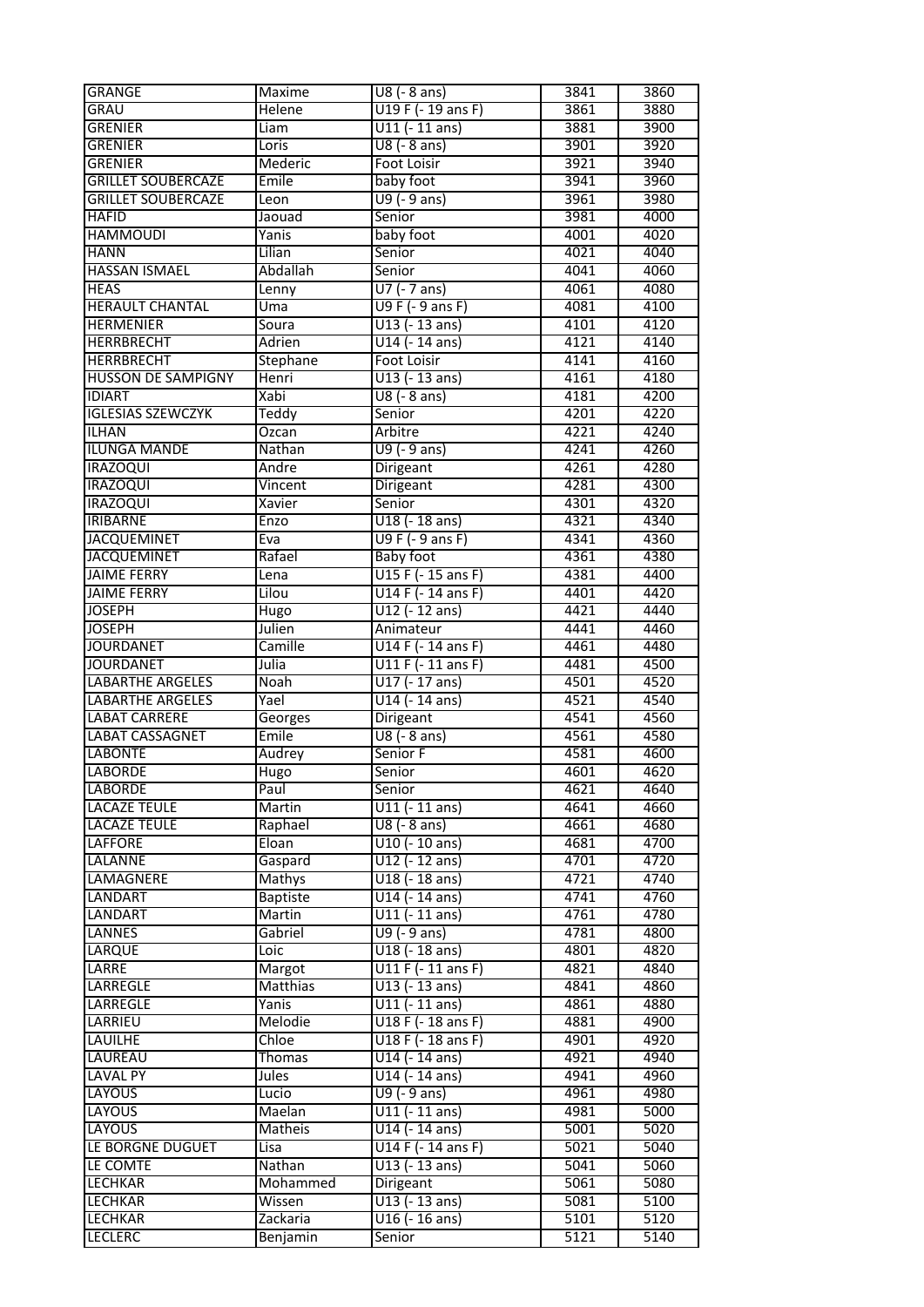| <b>LECLERC</b>           | <b>Jeremie</b> | $U17$ (-17 ans)                        | 5141 | 5160 |
|--------------------------|----------------|----------------------------------------|------|------|
| <b>LECLERC</b>           | Thomas         | U19 (-19 ans)                          | 5161 | 5180 |
| <b>LEGRAND</b>           | Maxime         | U18 (-18 ans)                          | 5181 | 5200 |
| LEGRAND                  | Valentin       | $U16$ (-16 ans)                        | 5201 | 5220 |
| <b>LELAURIN</b>          | Marin          | $U15$ (- 15 ans)                       | 5221 | 5240 |
| <b>LESCHER</b>           | Clement        | $U10$ (- 10 ans)                       | 5241 | 5260 |
| L'HOSTIS                 | Lilou          | U14 F (-14 ans F)                      | 5261 | 5280 |
| <b>LOLIBE</b>            | Benjamin       | Senior                                 | 5281 | 5300 |
| <b>LOPEZ</b>             | Raphael        | U18 (-18 ans)                          | 5301 | 5320 |
| <b>LOURENCO FUGAS</b>    | <b>Mathis</b>  | $U7$ (- 7 ans)                         | 5321 | 5340 |
| <b>LOURO VAZ</b>         | Enzo           | $U7$ (- 7 ans)                         | 5341 | 5360 |
| <b>LOURO VAZ</b>         | Martim         | U13 (-13 ans)                          | 5361 | 5380 |
| <b>MACEDO MENDES</b>     | Miguel         | $U13$ (- 13 ans)                       | 5381 | 5400 |
| <b>MANO</b>              | Lionel         | Senior                                 | 5401 | 5420 |
| MAQUIGNON                | Jason          | U12 (-12 ans)                          | 5421 | 5440 |
| <b>MARCHADIER</b>        | Loan           | $U11$ (-11 ans)                        | 5441 | 5460 |
| <b>MARCHADIER</b>        | Thibault       | $U7$ (- 7 ans)                         | 5461 | 5480 |
| <b>MARCON</b>            | Sacha          | U12 (-12 ans)                          | 5481 | 5500 |
| <b>MARION</b>            | Ethan          | $U11$ (-11 ans)                        | 5501 | 5520 |
| <b>MARQUE</b>            | Candice        | Senior F                               | 5521 | 5540 |
| <b>MARQUE</b>            | Christian      | Dirigeant                              | 5541 | 5560 |
| <b>MARQUE</b>            | Gerard         | Dirigeant                              | 5561 | 5580 |
| <b>MARQUE</b>            | Julien         | Senior U20 (- 20 ans)                  | 5581 | 5600 |
| MARQUES PASCOAL PINH     | Valter         | Foot Loisir                            | 5601 | 5620 |
| <b>MARTINEAU</b>         | Matis          | $U11 (-11 ans)$                        | 5621 | 5640 |
| <b>MARTINELLI</b>        | Raphael        | $U9$ (-9 ans)                          | 5641 | 5660 |
| <b>MATHEVON</b>          | Eliott         | <b>BABY FOOT</b>                       | 5661 | 5680 |
| <b>MASSEZ</b>            | Wilfrid        | Foot Loisir                            | 5681 | 5700 |
| <b>MATIAS</b>            | Carlos         | <b>Foot Loisir</b>                     | 5701 | 5720 |
| <b>MAUDOS</b>            | Jean Marc      | Educateur Fédéral                      | 5721 | 5740 |
| <b>MAYOR PUERTOLAS</b>   | Gaspar         | $U11 (-11 ans)$                        | 5741 | 5760 |
| <b>MBOW</b>              | Elijah         | U12 (-12 ans)                          | 5761 | 5780 |
| <b>MEDARD</b>            | Matheo         | $U6$ (- 6 ans)                         | 5781 | 5800 |
| <b>MENDES SERRA</b>      | Ludovic        | Dirigeant                              | 5801 | 5820 |
| <b>MENERET</b>           | Elise          | Senior F                               | 5821 | 5840 |
| <b>MILLIMONO</b>         | Niouma         | Régional                               | 5841 | 5860 |
| <b>MINIOU</b>            | Axel           | U12 (-12 ans)                          | 5861 | 5880 |
| <b>MINIOU</b>            | Benoit         | Dirigeant                              | 5881 | 5900 |
| <b>MINVIELLE DEBAT</b>   | Didier         | Dirigeant                              | 5901 | 5920 |
| <b>MIRANDE</b>           | Jules          | $U11$ (- 11 ans)                       | 5921 | 5940 |
| <b>MIRAT</b>             | Martin         | Senior                                 | 5941 | 5960 |
| <b>MOLIES</b>            | Mateo          | $US (- 8 ans)$                         | 5961 | 5980 |
| <b>MONTEIRO CARREIRA</b> | Theo           | $U10$ (- 10 ans)                       | 5981 | 6000 |
| <b>MOTA MONTEIRO</b>     | Enzo           | $U9$ (-9 ans)                          | 6001 | 6020 |
| <b>MOTA MONTEIRO</b>     | Noa            | $U14$ (-14 ans)                        | 6021 | 6040 |
| <b>MOULARD</b>           | Sacha          | $U7$ (- 7 ans)                         | 6041 | 6060 |
| <b>NANNINI</b>           | Sophie         | Senior F                               | 6061 | 6080 |
| <b>NASARRE</b>           | Keloa          | U12 F (-12 ans F)                      | 6081 | 6100 |
| <b>NAULE</b>             | Zacharie       | $\overline{UB}$ (- $\overline{8}$ ans) | 6101 | 6120 |
| <b>NEANT</b>             | Elliot         | $U14$ (-14 ans)                        | 6121 | 6140 |
| <b>NIVIERE</b>           | Zoe            | Senior F                               | 6141 | 6160 |
| <b>NOUNES</b>            | Rayane         | $U16$ (- 16 ans)                       | 6161 | 6180 |
| <b>NOVO BESSA</b>        | Alessandra     | $U14F(-14ansF)$                        | 6181 | 6200 |
| <b>OLIVEIRA ASSUNCAO</b> | Thomas         | $U10$ (- 10 ans)                       | 6201 | 6220 |
| <b>OLIVERES</b>          | Alexis         | Senior                                 | 6221 | 6240 |
| <b>OLIVERES</b>          | Tristan        | Senior                                 | 6241 | 6260 |
| ORTION                   | <b>Nils</b>    | U14 (-14 ans)                          | 6261 | 6280 |
| <b>OSSANT</b>            | Julien         | U18 (-18 ans)                          | 6281 | 6300 |
| <b>OURLIAC</b>           | Evan           | <b>BABY FOOT</b>                       | 6301 | 6320 |
| <b>OYHARCABAL</b>        | Leo            | $U9$ (-9 ans)                          | 6321 | 6340 |
| <b>PARDO</b>             | Dorian         | $U14$ (-14 ans)                        | 6341 | 6360 |
| <b>PARDO</b>             | Scott          | $\overline{U13}$ (-13 ans)             | 6361 | 6380 |
| PARDO                    | Theo           | $U16$ (- 16 ans)                       | 6381 | 6400 |
| PARDO                    | Tom            | U18 (-18 ans)                          | 6401 | 6420 |
| <b>PASCUAL PICQUIER</b>  | Kenzo          | U12 (-12 ans)                          | 6421 | 6440 |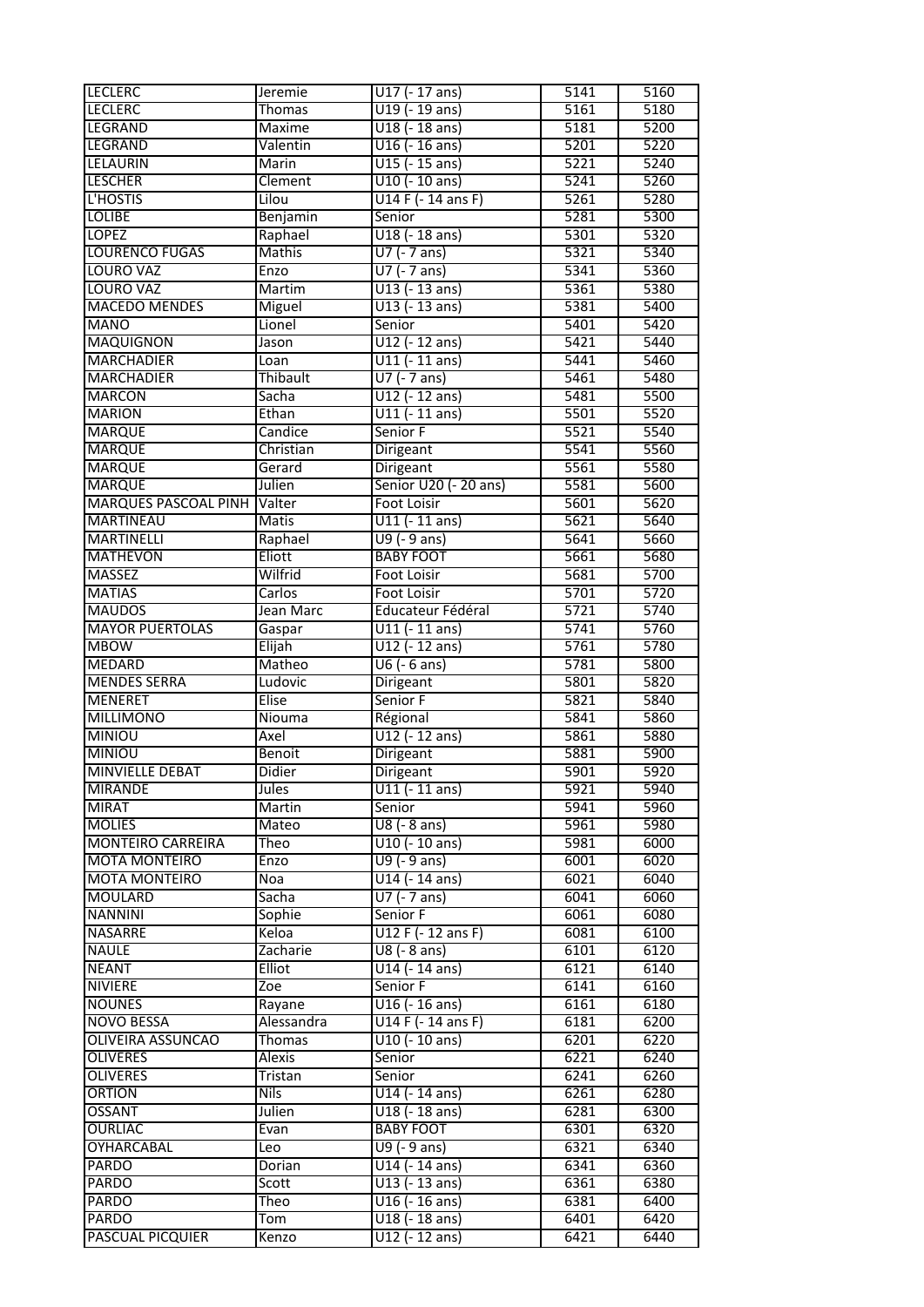| <b>PATENON AMARE</b>        | Koleen              | $U16$ (-16 ans)           | 6441 | 6460 |
|-----------------------------|---------------------|---------------------------|------|------|
| <b>PENOUILH SUZETTE</b>     | Eric                | Educateur Fédéral         | 6461 | 6480 |
| <b>PENOUILH SUZETTE</b>     | Pierre              | Senior                    | 6481 | 6500 |
| <b>PENOUILH SUZETTE</b>     | Yoann               | Senior                    | 6501 | 6520 |
| <b>PERE</b>                 | <b>Bastien</b>      | U18 (-18 ans)             | 6521 | 6540 |
| <b>PERE</b>                 | Laurent             | Dirigeant                 | 6541 | 6560 |
| <b>PERE</b>                 | Remi                | U12 (-12 ans)             | 6561 | 6580 |
| PERE ESCAMPS                | Paul                | $U16$ (-16 ans)           | 6581 | 6600 |
| <b>PEREIRA</b>              | <b>Mathias</b>      | $U16$ (- 16 ans)          | 6601 | 6620 |
| <b>PEREIRA</b>              | Paul                |                           | 6621 |      |
|                             |                     | Senior                    |      | 6640 |
| PEREIRA                     | Raphael             | U14 (-14 ans)             | 6641 | 6660 |
| <b>PEREIRA</b>              | Victor              | Dirigeant                 | 6661 | 6680 |
| <b>PEREZ</b>                | Sebastien           | Senior                    | 6681 | 6700 |
| <b>PETRIAT MAS</b>          | Alexis              | $U6$ (- 6 ans)            | 6701 | 6720 |
| <b>PETRIAT MAS</b>          | <b>Timeo</b>        | $U9$ (-9 ans)             | 6721 | 6740 |
| <b>PIEROT</b>               | Marcel              | $U10$ (- 10 ans)          | 6741 | 6760 |
| PIERRAT                     | Olivier             | <b>Foot Loisir</b>        | 6761 | 6780 |
| PIMENTEL                    | Leandro             | $U6$ (- 6 ans)            | 6781 | 6800 |
| <b>PINOT</b>                | Dimitri             | Senior                    | 6801 | 6820 |
| <b>PIRES DUARTE</b>         | Manuel              | <b>Foot Loisir</b>        | 6821 | 6840 |
| <b>PLANCHON</b>             | Emeline             | Senior F                  | 6841 | 6860 |
| <b>PLASSE</b>               | Gabriel             | U13 (-13 ans)             | 6861 | 6880 |
| POLAT VIDAL                 | Capucine            | U15 F (- 15 ans F)        | 6881 | 6900 |
| <b>POLAT VIDAL</b>          | Loup                | $U11 (-11$ ans)           | 6901 | 6920 |
| <b>POMADERE</b>             | Alexis              | U10 (-10 ans)             | 6921 | 6940 |
| POMADERE                    | Sebastien           | Dirigeant                 | 6941 | 6960 |
| <b>POMMES</b>               | Thomas              | U8 (- 8 ans)              | 6961 | 6980 |
| <b>PONCON</b>               | Elise               | U13 F (-13 ans F)         | 6981 | 7000 |
| <b>POUYOUNE</b>             | Pierrick            | Senior                    | 7001 | 7020 |
| <b>POUYOUNE</b>             | Yohan               | Senior                    | 7021 | 7040 |
| <b>PRATA</b>                | <b>Bruno</b>        | <b>Foot Loisir</b>        | 7041 | 7060 |
| <b>PUYGCERCOS</b>           | Mathieu             | $U16$ (- 16 ans)          | 7061 | 7080 |
| <b>QUEFFELEC MASSEBOEUF</b> | Valentin            | Senior                    | 7081 | 7100 |
| <b>QUINTAL</b>              |                     | $U11$ (-11 ans)           | 7101 | 7120 |
| <b>RABEAU</b>               | Rayan               |                           | 7121 | 7140 |
|                             | Anthony             | Senior                    |      |      |
| <b>RAMIER</b>               | Loane               | U16 F (-16 ans F)         | 7141 | 7160 |
| <b>REBOUL</b>               | Lucas               | U14 (-14 ans)             | 7161 | 7180 |
| <b>RICARD</b>               | Tom                 | U8 (- 8 ans)              | 7181 | 7200 |
| <b>RICHARD</b>              | Gabin               | U17 (-17 ans)             | 7201 | 7220 |
| <b>ROCA</b>                 | Adam                | U12 (-12 ans)             | 7221 | 7240 |
| <b>ROCAMORA</b>             | Anthony             | U9 (- 9 ans)              | 7241 | 7260 |
| <b>RODRIGUEZ</b>            | Kevin               | Senior                    | 7261 | 7280 |
| <b>ROTHKEGER</b>            | Milo                | U10 (-10 ans)             | 7281 | 7300 |
| <b>ROUSSET</b>              | Robin               | U9 (- 9 ans)              | 7301 | 7320 |
| <b>RUPP</b>                 | Yann                | $U16$ (-16 ans)           | 7321 | 7340 |
| SABALCAGARAY                | Florian             | Senior                    | 7341 | 7360 |
| SABALCAGARAY                | Quentin             | Senior                    | 7361 | 7380 |
| <b>SALANON</b>              | Paul                | Senior                    | 7381 | 7400 |
| <b>SALLES CAZEAUX</b>       | Luc                 | U19 (-19 ans)             | 7401 | 7420 |
| <b>SALLES CAZEAUX</b>       | Roger               | Dirigeant                 | 7421 | 7440 |
| SAYAH HOBON                 | Adam                | $U6$ (- 6 ans)            | 7441 | 7460 |
| <b>SAYAH HOBON</b>          | Gabriel             | U8 (- 8 ans)              | 7461 | 7480 |
| <b>SCHULER</b>              | <b>Lily Rose</b>    | U10 F (- 10 ans F)        | 7481 | 7500 |
| <b>SCHULER</b>              | Rudy                | $U6$ (- 6 ans)            | 7501 | 7520 |
| <b>SEVILLE</b>              | Romain              | U11 (-11 ans)             | 7521 | 7540 |
| SILLARD                     | Philippe            | Dirigeant                 | 7541 | 7560 |
| <b>SILVA SANTOS</b>         | <b>Tiago Manuel</b> | Senior                    | 7561 | 7580 |
| <b>SOK</b>                  | Sohan               | $U12$ (-12 ans)           | 7581 | 7600 |
| <b>SOMODEVILLA DUARTE</b>   | Emy                 | U12 F (-12 ans F)         | 7601 | 7620 |
| <b>SOUBIELLE</b>            | Elyse               | U18 F (-18 ans F)         | 7621 | 7640 |
| <b>SOUSTRA</b>              |                     | Senior U20 (- 20 ans)     | 7641 | 7660 |
|                             | Gaetan              |                           | 7661 |      |
| <b>STEINBACH</b>            | Christophe          | Vétéran                   |      | 7680 |
| <b>STRUB LAWI</b>           | Hayle               | U8 (- 8 ans)              | 7681 | 7700 |
| <b>TALIERCIO</b>            | Gabriel             | $\overline{UB}$ (- 8 ans) | 7701 | 7720 |
| <b>TARROU</b>               | Leon                | U10 (-10 ans)             | 7721 | 7740 |